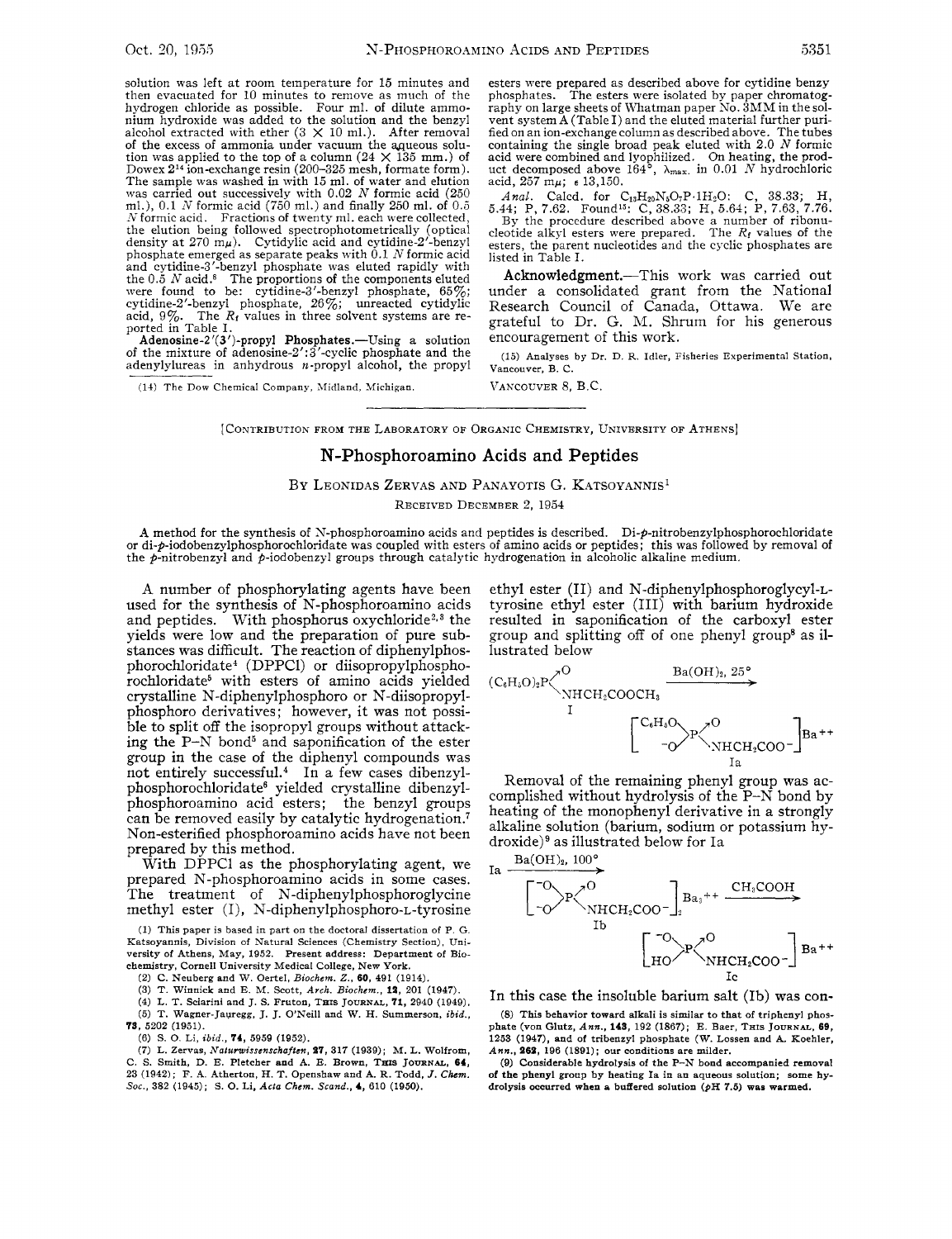TABLE I N-DIARYLPHOSPHOROAMINO ACID (DIPEPTIDE) ESTER  $DPP = diphenylphosphoro, DIBP = di-p-iodobenzylphosphoro, DNBP = di-p-nitrobenzylphosphoro$ 

| No.                    |                          |                            |                 |                              |                        |                          | Analyses, % |                   |                  |       |
|------------------------|--------------------------|----------------------------|-----------------|------------------------------|------------------------|--------------------------|-------------|-------------------|------------------|-------|
|                        | Diarylphosphoro<br>group | Amino acid or<br>dipeptide | Ester<br>group  | Yield,<br>$c_{\tilde{\rho}}$ | M.p.,<br>$^{\circ}$ C. | Formula                  | Calcd.      | Nitrogen<br>Found | Iodine<br>Calcd. | Found |
|                        | DPP                      | Glycine                    | CH <sub>3</sub> | 90                           | 93                     | $C_{15}H_{16}O_5NP^g$    | 4.35        | 4.25              |                  |       |
| $\text{III}^{a,b,e}$   | DPP                      | L-Tyrosine                 | $C_2H_5$        | 70                           | $93 - 94$              | $C_{23}H_{24}O_6NP^h$    | 3.2         | 3.3               |                  |       |
| $IIIt^{a,b,e}$         | DPP                      | Glycyl-L-tyrosine          | $C_2H_3$        | 70                           | $123 - 124$            | $C_{25}H_{27}O_7N_2P$    | 5.6         | 5.6               |                  |       |
| ΙV                     | DIBP                     | Glycine                    | CH <sub>3</sub> | 80                           | 124–125                | $C_{17}H_{18}O_5NPI_2$   | 2.3         | 2.25              | 42.3             | 42.4  |
| V                      | DIBP                     | Glycine                    | $C_6H_3CH_2$    | 80                           | 89                     | $C_{23}H_{22}O_5NP1_2$   | 2.1         | 2.1               | 37.5             | 37.35 |
| $V1^{a,c,f}$           | DIBP                     | L-Tyrosine                 | $C_2H_5$        | 75                           | 143                    | $C_{25}H_{26}O_6NPI_2$   | 2.0         | 2.05              | 35.21            | 35.05 |
| VI1 <sup>d</sup>       | DNBP                     | Glycine                    | CH <sub>3</sub> | 70                           | 89                     | $C_{17}H_{18}O_9N_3P$    | 9.6         | 9.7               |                  |       |
| $VIII^{d,f}$           | <b>DNBP</b>              | Glycylglycine              | $C_2H_5$        | 70                           | 112–113                | $C_{20}H_{23}O_{10}N_4P$ | 11.0        | 11.2              |                  |       |
| $\mathbb{I} X^{a,c,f}$ | DIBP                     | Glycyl-L-tyrosine          | $C_2H_5$        | 75                           | $127 - 128$            | $C_{27}H_{29}O_7N_2PI_2$ | 3.6         | 3.75              | 32.6             | 32.4  |

<sup>a</sup> Prepared with ethyl acetate as the solvent. <sup>b</sup> The drying step was omitted. Water was added instead of hexane and the product crystallized after several hours cooling.  $\epsilon$  A little warm ether was added before the hexane. 4 The reaction mix-<br>ture contained 0.02 mole of triethylamine.  $\epsilon$  A little warm ether was added before the hexane.  $62.75; H, 5.57$ 

verted to the sparingly soluble salt (Ic) by acetic acid.

Although heating of the monophenylphosphorobarium salts of II and III with dilute alkali resulted in the removal of the remaining phenyl group, we did not pursue this method because of possible racemization of the amino acid component along with some hydrolysis of the peptide bond. Removal of the phenyl group by catalytic hydrogenation<sup>4</sup> does not have these disadvantages.

A general method for the synthesis of N-phosphoroamino acids and peptides is the reaction of the new phosphorylating agents,<sup>10</sup> di-p-nitrobenzylphosphorochloridate (DNBPCl) and di-p-iodobenzylphosphorochloridate (DIBPCI), with esters of amino acids and peptides to form the corresponding DNBP and DIBP derivatives. Saponification of the carboxyl ester group is followed by removal of the  $p$ -substituted benzyl groups through catalytic hydrogenation in alcoholic alkali, a reaction which is illustrated in the preceding paper. If the benzyl ester of the amino acid or peptide is used, saponification of the coupled product prior to hydrogenation is unnecessary; in that case the hydrogenation is carried out in alcoholic triethylamine solution.

By this method N-phosphoro derivatives of glycine, L-tyrosine, glycylglycine and glycyl-L-tyrosine were prepared as the barium salts. Solutions of the sodium or potassium salts were used to study the stability of the phosphoroamino acids and peptides at various  $\phi$ H's. As expected,<sup>3</sup> the N-phosphoroamino acids and peptides are stable in alkali, fairly stable in a neutral medium, and particularly sensitive to acid.<sup>11</sup>

## Experimental

The solvents used were dried and freshly distilled; the hydrogenation catalyst was freshly prepared, wet palladium<br>black. For analysis, the barium salts were dried under<br>vacuum at  $100^{\circ}$ , and the other compounds at  $56^{\circ}$ . Phosphorus was determined colorimetrically<sup>12</sup> on compounds

(10) L. Zervas and I. Dilaris, THIS JOURNAL, 77, 5354 (1955).

(11) At  $pH$  7.5 and room temperature N-phosphoroglycine does not give a positive ninhydrin reaction, even after several minutes, while under the same conditions, the non-phosphorylated amino acid gives an intense brownish red color after a few seconds. At  $pH$  4 and 25-30° the N-phosphorylated amino acids and peptides release phosphoric acid almost quantitatively within 5-10 minutes.<br>(12) C. H. Fiske and Y. SubbaRow, J. Biol. Chem., 66, 375 (1925).

which had been hydrolyzed with hydrochloric acid. The nitrogen content of the barium salts was determined by the Kjeldahl method and that of the other compounds by the Dumas method.

N-Diarylphosphoroamino Acid and Dipeptide Esters.-The N-diarylphosphoroamino acid and dipeptide esters listed in Table I were prepared from the corresponding diarylphosphorochloridate and amino acid (or dipeptide) ester. N-Diphenylphosphoroglycine methyl ester (I) was synthesized by procedure A. The other compounds were prepared essentially by procedure B; the slight modifica-<br>tions used for the individual compounds are indicated in the footnotes to the table.

A. N-Diphenylphosphoroglycine Methyl Ester (I)-To a suspension of 2.5 g. (0.02 mole) of glycine methyl ester<br>hydrochloride in 15 ml, of anhydrous pyridine at  $0^{\circ}$ , was<br>added 6 g. (10% excess) of DPPCl.<sup>13</sup> The mixture was shaken for two hours and then poured into 100 ml. of icewater. The product, which separated as an oil, soon crystallized. It was collected, washed with water, dried and It was collected, washed with water, dried and recrystallized from ether.

B. N-Di-p-iodobenzylphosphoroglycine Methyl Ester **EXECUTE:** Next, The a chloroform solution containing at least 1.9 g.<br>(IV).—To a chloroform solution containing at least 1.9 g.<br>(0.02 mole) of plycine methyl ester was added 5.5 g. (0.01 mole) of DIBPC1.<sup>10</sup> After 12 hour incurs in successively with dilute hydrochloric acid, aqueous<br>potassium bicarbonate and water. It was dried over sodium sulfate and the solvent removed in vacuo. The addition of hexane gave a crystalline product which was recrystallized from methanol.

N-Monophenylphosphoroamino Acids and Dipeptides. A Farium Salts of N-Monophenylphosphoroglycine (Ia) and<br>N-Monophenylphosphoroglycine (Ia).—A suspension of 0.01 mole of I (0.003 mole of III) and 6.7  $g_s$  (3  $g_s$ ) of barium hydroxide octahydrate in 60 ml. (30 ml.) of water was shaken for four hours. Carbon dioxide was then bubbled through the mixture and the precipitated barium carbonate filtered. Ia crystallized as the dihydrate upon the addition of  $60$  ml. of methanol to the filtrate; yield  $70\%$ .

Anal. Calcd. for  $C_5H_3O_5NPBa$ : N, 3.82; P, 8.46; Ba, 37.48. Found: N, 3.68; P, 8.35; Ba, 37.60.

IIIa precipitated upon the addition of acetone; yield 63%.

Anal. Calc<br/>d. for  $\mathrm{C_{17}H_{17}O_7N_2PBa:}$  N, 5.28; Ba, 25.95. Found: N, 5.05; Ba, 26.10.

N-Monophenylphosphoro-L-tyrosine Barium Salt  $\mathbf{B}$ . (IIa).—II (4.3 g., 0.01 mole) was shaken with 30 ml. of 2<br>N sodium hydroxide and 10 ml. of water for three hours. The mixture was filtered and 12 ml. of 5  $N$  hydrochloric acid and an aqueous solution containing 5.9 g. of barium acetate were added to the filtrate. The product which crystallized as the dihydrate (small prisms) was washed with<br>cold water; yield  $3.3$  g.  $(65\%)$ .

Anal. Calcd. for C<sub>15</sub>H<sub>14</sub>O<sub>6</sub>NPBa: N, 2.96; P, 6.55; Ba, 29.07. Found: N, 2.80; P, 6.48; Ba, 29.30.

(13) P. Brigl and H. Mueller, Ber., 72, 2121 (1939).